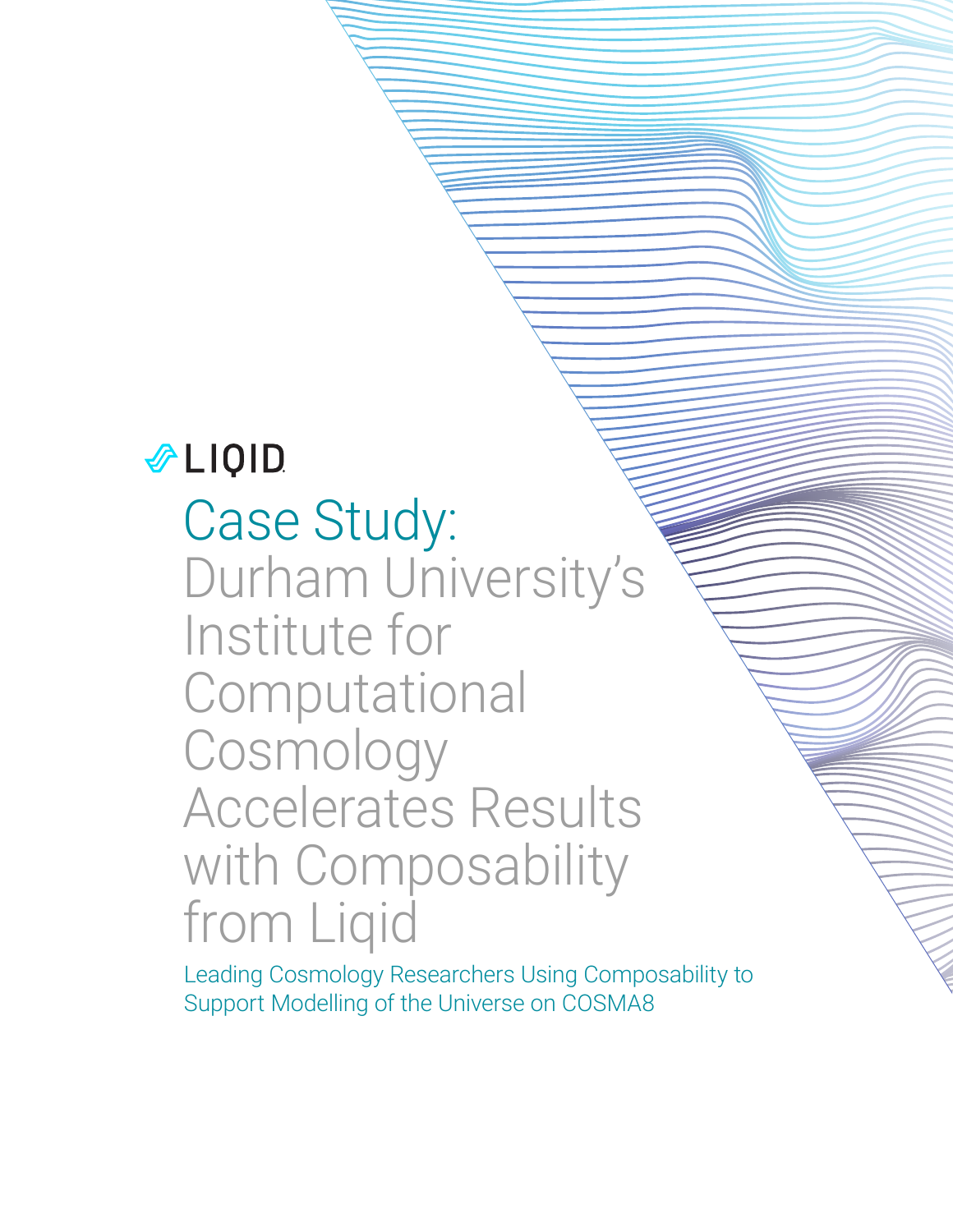

## About

Durham University is home to the COSmology MAchine (COSMA) operated by the Institute for Computational Cosmology (ICC), and is a national supercomputing facility that is part of the UK's DiRAC, or Distributed Research utilising Advanced Computing system. DiRAC is a distributed computing facility established to provide High Performance Computing (HPC) services to the UK research community and consists of sites at four leading universities – Durham, Cambridge, Edinburgh and Leicester -- each tailored for a particular workload. Durham hosts the COSMA memory intensive site designed specifically to support the largest cosmological simulations, most notably running simulations of the universe starting with the Big Bang and propagating through the almost 14 billion years of history. COSMA, now on the eighth generation, is used by researchers across the UK and collaborators around the world. The UK ExCALIBUR programme provided funding to investigate novel hardware solutions with potential relevance for Exascale systems.

## **Challenge**

Using large-scale simulations, COSMA8 is helping scientists tackle some of the biggest questions of humankind, including our understanding of where we came from and our place in the cosmos. Each simulation of dark matter, dark energy, black holes, galaxies and other structures in the Universe often takes months to run on COSMA8. Subsequently, there are then long periods of data analysis during which researchers analyze simulation results. Given the episodic nature of the simulations and associated compute resources, Alastair Basden, technical manager for the DiRAC Memory Intensive Service at Durham University, is always looking for new technologies to increase the efficiency and utilisation of COSMA8. When Basden was introduced to the concept of composable infrastructure by his Dell representatives, he was inspired to learn more about its potential in his environment.

## The Solution

While all simulations running on COSMA8 have high memory demands, some workloads require GPU acceleration. Since GPUs can be among the most expensive resources in an environment, it's important to ensure utilisation is maximized. To accomplish this for GPU acceleration, Basden is composing NVIDIA A100 GPUs to their servers with Liqid's composable disaggregated infrastructure (CDI) software. This then enables researchers to request and receive precise GPU quantities. "Most of our simulations don't use GPUs," according to Basden. "It would be wasteful for us to populate all our nodes with GPUs. Instead, we have some fat compute nodes

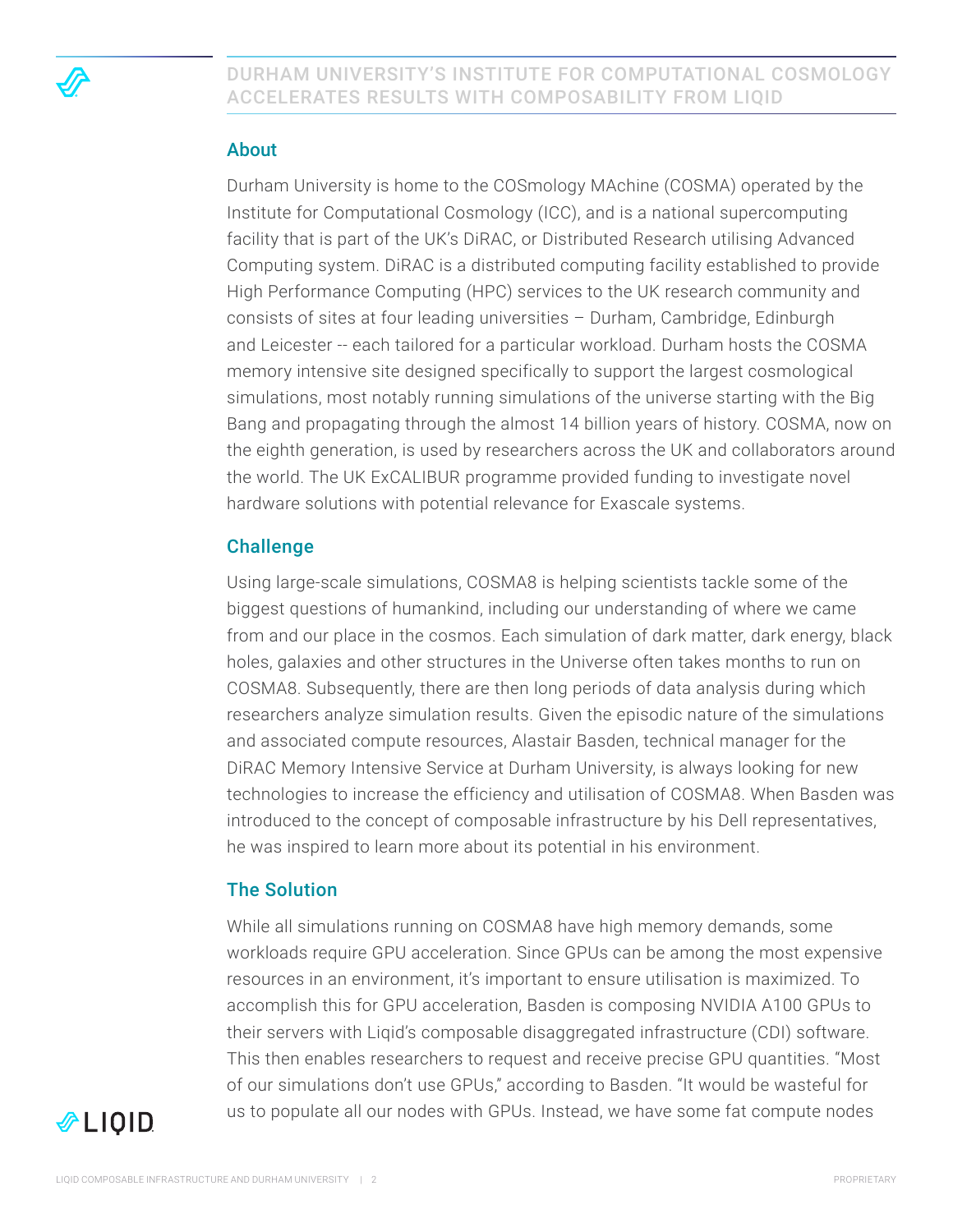

and a login node, and we're able to move GPUs between those systems. Composing our GPUs gives us flexibility with a smaller number of GPUs. We can individually populate the servers with one or more GPUs as required at the click of a button."

While composing the GPUs is providing immediate flexibility for researchers using COSMA 8, what excites Basden most about composability is the potential of composing memory. Each of the main COSMA8 360 compute nodes at Durham is configured with one terabyte of RAM. "RAM is very expensive – about half the cost of our system," said Basden. "Some of our jobs don't use RAM very effectively – one simulation might need a lot of memory for a short period of time, while another simulation doesn't require much RAM. The idea of composing RAM is very attractive; our workloads could grab memory as needed."

"Composing our GPUs has improved utilisation, because now we don't have a bunch of GPUs sitting idle. When the demand for GPUs grows, we have the infrastructure in place to support more acceleration in a very flexible configuration."

ALASTAIR BASDEN, TECHNICAL MANAGER FOR THE DIRAC MEMORY INTENSIVE SERVICE AT DURHAM UNIVERSITY

Basden added, "When we're doing these large simulations, some areas of the universe are more or less dense depending on how matter has collapsed. The very dense areas require more RAM to process. Composability lets resources be allocated to different workloads during these times and to share memory between the nodes. As we format the simulation and

come to areas that require more RAM, we wouldn't have to physically shift things around to process that portion of the simulation."

Ultimately, Basden wants to compose memory over the fabric. "Rather than sending all the data over Infiniband, we could lessen congestion of the traditional fabric, plus support lower latency and higher bandwidth communication for the vast amount of memory we maintain here at Durham," said Durham.

#### **Results**

"Durham University is using cutting-edge CDI to accelerate research, improve resource utilisation, and reduce the university's carbon footprint," said Basden.



"Composing our GPUs can improve utilisation, because now we don't have a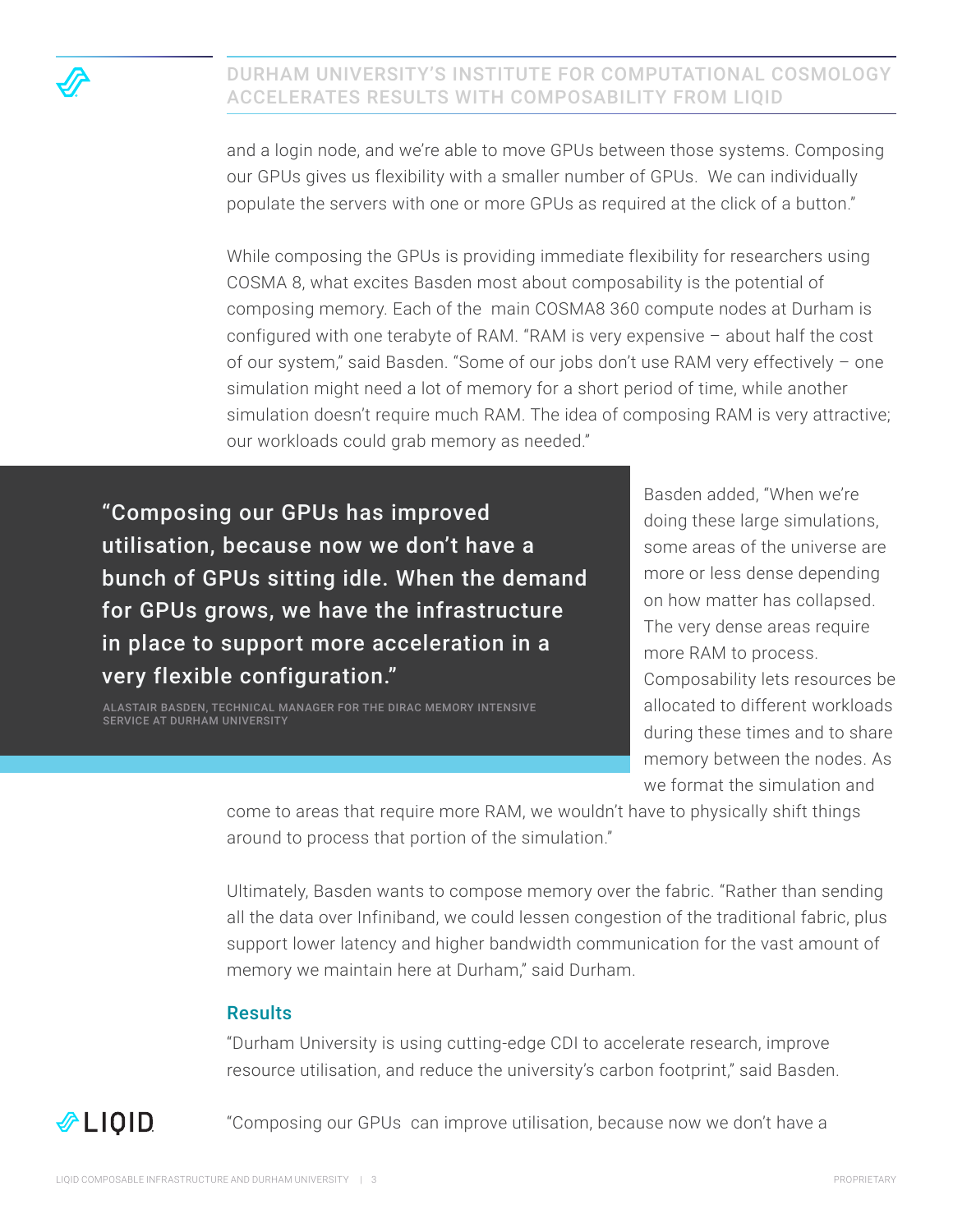bunch of GPUs sitting idle," said Basden. He's seeing an increase in the number of researchers exploring artificial intelligence and expects those workloads to require more GPUs. "When the demand for GPUs grows, we have the infrastructure in place to support more acceleration in a very flexible configuration."

Composability also has the potential to play a role in reducing the carbon footprint of COSMA. "Rather than populating all our servers with GPUs, we can compose the resources we need to each server. That reduces our carbon footprint," said Basden.

## About Liqid

Liqid's [composable infrastructure](https://www.liqid.com/) software platform, Liqid Matrix™, unlocks cloud-like speed and flexibility plus higher efficiency from infrastructure at the core and edge. Now IT can configure, deploy, and scale bare-metal servers in seconds via software, and reallocate accelerator and storage resources real-time as needs evolve. Dynamically provision previously impossible systems or scale existing investments, and then redeploy resources where needed in real-time. Unlock cloud-like datacenter agility at any scale and experience new levels of resource and operational efficiency with Liqid.

## About Durham University

Durham University is a world top 100 higher education institution in the UK. The COSmology MAchine (COSMA) housed at Durham is part of DiRAC (Distributed Research utilising Advanced Computing), the UK's integrated supercomputing facility for theoretical modelling and HPC-based research in particle physics, astronomy and cosmology. COSMA is specialized on memory intensive applications, particularly cosmological simulations. The first COSMA cluster came online in 2001 and is currently in its eighth generation. For more information, visit [www.dur.ac.uk/cosma](http://www.dur.ac.uk/cosma).

## About DiRAC

DiRAC was established to provide distributed High Performance Computing (HPC) services to the STFC theory community. HPC-based modelling is an essential tool for the exploitation and interpretation of observational and experimental data generated by astronomy and particle physics facilities support by STFC as this technology allows scientists to test their theories and run simulations from the data gathered in experiments. The UK has an extremely strong HPC community and these powerful computing facilities allow the UK science community to pursue cuttingedge research on a broad range of topics, from simulating the entire evolution of the universe, from the big bang to the present, to modelling the fundamental structure